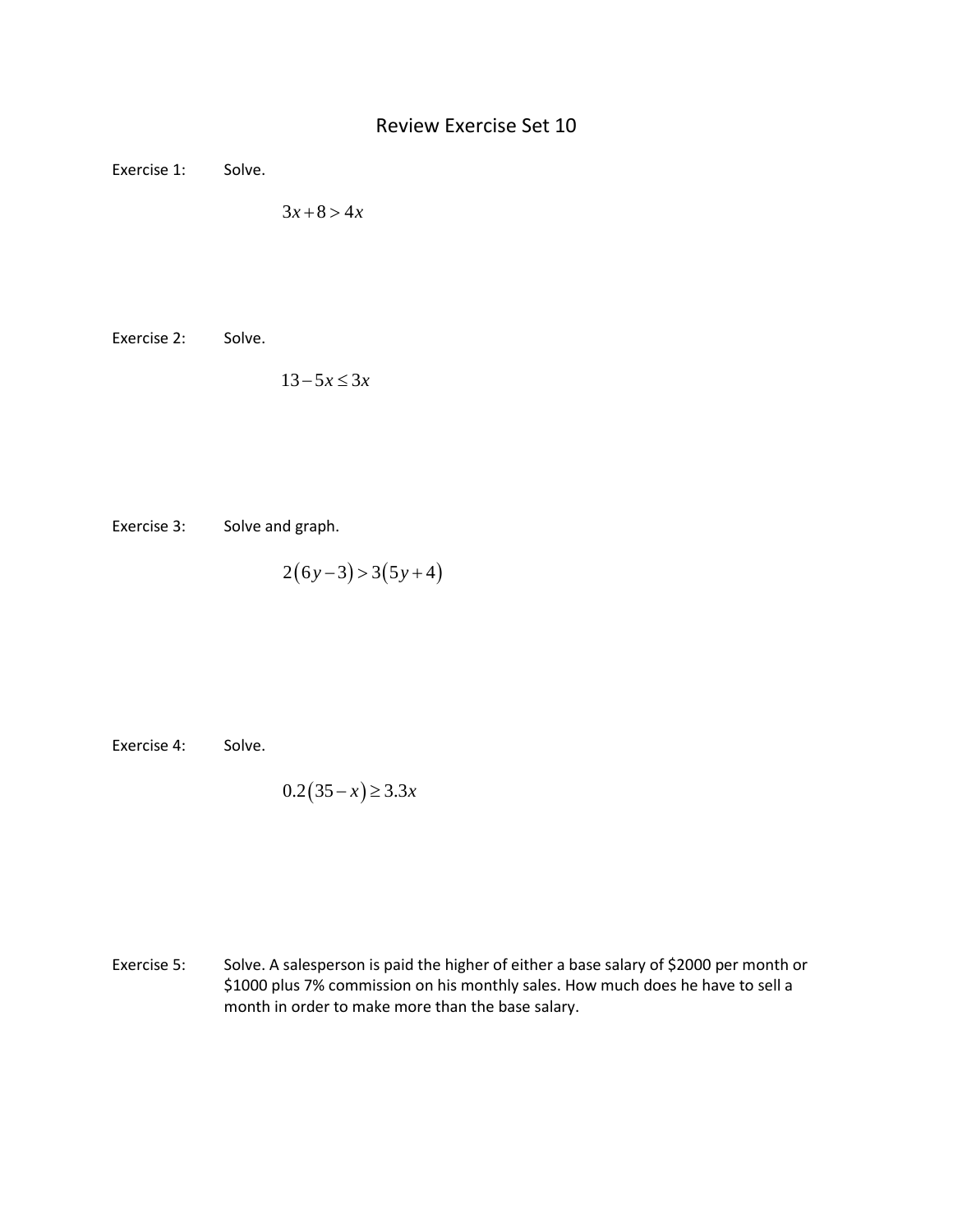## Review Exercise Set 10 Answer Key

Exercise 1: Solve.

$$
3x+8>4x
$$
  
\n
$$
3x-3x+8>4x-3x
$$
  
\n
$$
8>x
$$
  
\n
$$
x<8
$$

Exercise 2: Solve.

$$
13 - 5x \le 3x
$$
  
\n
$$
13 - 5x + 5x \le 3x + 5x
$$
  
\n
$$
13 \le 8x
$$
  
\n
$$
13 \div 8 \le 8x \div 8
$$
  
\n
$$
1\frac{5}{8} \le x
$$
  
\n
$$
x \ge 1\frac{5}{8}
$$

Exercise 3: Solve and graph.

$$
2(6y-3) > 3(5y+4)
$$
  
\n
$$
12y-6 > 15y+12
$$
  
\n
$$
12y-12y-6 > 15y-12y+12
$$
  
\n
$$
-6 > 3y+12
$$
  
\n
$$
-6-12 > 3y+12-12
$$
  
\n
$$
-18 > 3y
$$
  
\n
$$
-18 \div 3 > 3y \div 3
$$
  
\n
$$
-6 > y
$$
  
\n
$$
y < -6
$$

$$
\left\langle \longleftrightarrow \longrightarrow + + + + + + + + + + + + + + \longrightarrow +
$$
  
\n-8 -7 -6 -5 -4 -3 -2 -1 0 1 2 3 4 5 6 7 8